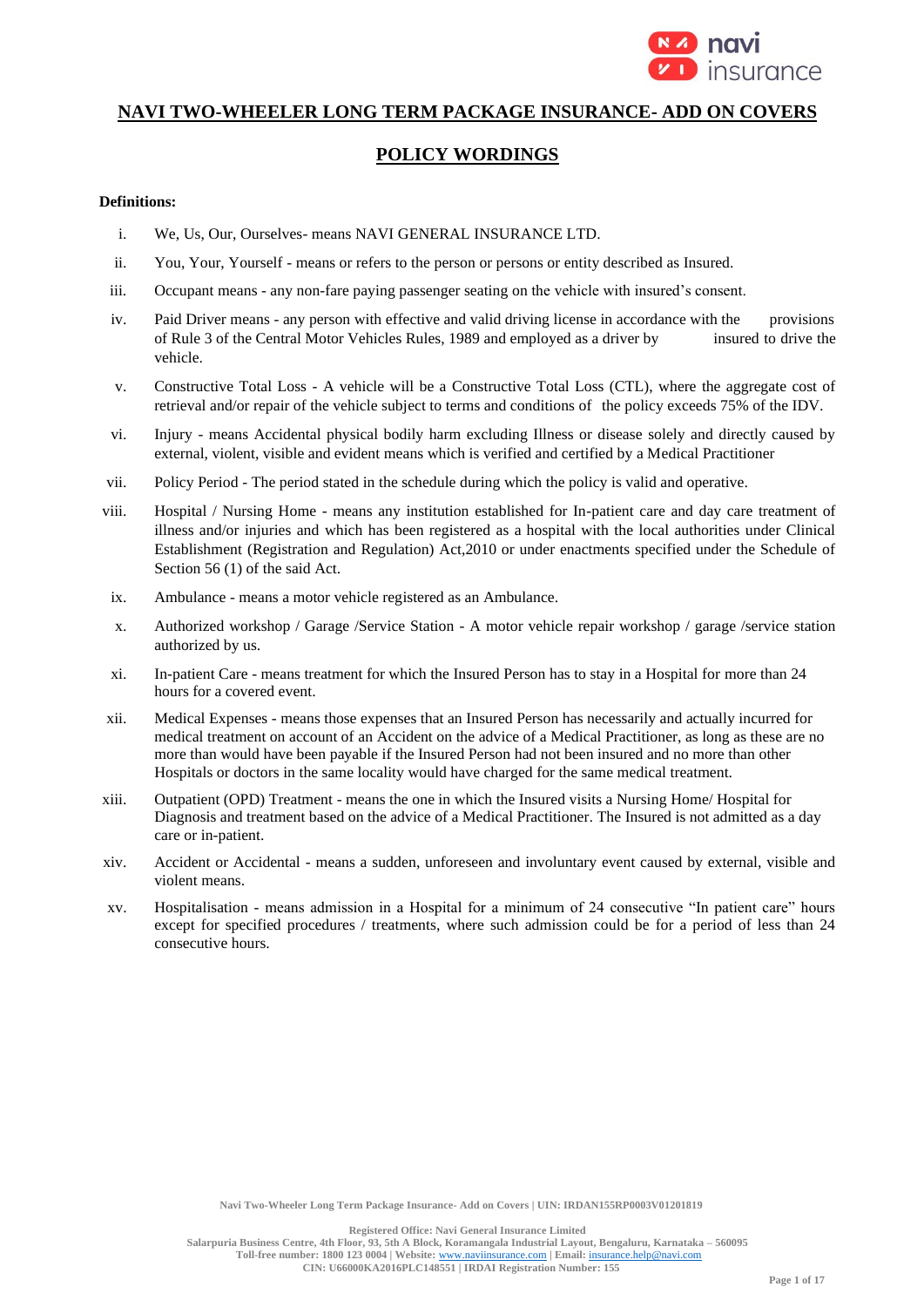

## **01 - Zero Dep Cover (UIN: IRDAN155RP0003V01201819/A0041V01201819)**

This cover is applicable if it is shown on Your schedule.

## **What is Covered:**

We will reimburse You the amount of depreciation deducted on replacement of any damaged part/s and paint under an own damage claim admissible under Section- I of the Policy subject to any deductible and limitation on number of claims mentioned in the policy schedule.

Subject otherwise to the terms, exceptions, conditions and limitations of the Policy.

## **02- New Vehicle for Old Vehicle (UIN: IRDAN155RP0003V01201819/A0029V01201819)**

This cover is applicable if it shown on your schedule.

## **What is covered:**

We will pay the difference between the amount receivable under section 1(Own Damage) of the policy and the invoice price of the new vehicle of same make and model in the event of valid and admissible Total Loss/ Constructive total loss (CTL) or Theft claim under the policy.

If exactly same make/model/variant is discontinued our liability will be limited to the shortfall with respect to the last available invoice price of the insured vehicle immediately before discontinuation.

Invoice price: means Ex-showroom price of the vehicle and includes registration charges, all taxes including road tax as mentioned in the invoice but excluding cost of insurance.

Special conditions applicable to this benefit:

- You are the first registered owner of the vehicle. This condition is waived for employer to employee transfer cases where there is no change in actual user of the vehicle.
- Cover is not applicable for imported vehicles i.e. where invoice is not generated in India.
- Cost of any non-built in electrical/electronic and non-electrical/electronic accessories including bi-fuel kit forming part of the invoice but not insured under section 1 (Own Damage) of the policy will not be covered.
- The finance company/bank who has financed the vehicle gives his consent for settlement of claim under this coverage.
- The company reserves the right to either pay or provide you brand new vehicle of same specification.

Subject otherwise to terms, conditions, limitations and exceptions of the policy.

## **03-Consumable Expenses (UIN: IRDAN155RP0003V01201819/A0028V01201819)**

This cover is applicable if it is shown on your schedule.

## **What is covered**

We will cover cost of consumables required to be replaced/ replenished arising from an accident to the insured vehicle subject to valid and admissible claim under section I (own damage) of the policy.

Consumable shall include Oil/lubricants, filters, coolant, fasteners, bearings, and items of similar nature excluding fuel.

## **What is not covered**

1. Any consumable not associated with admissible Own Damage claim under section I (Own Damage) of the policy.

2. Any consumables that are related to wear and tear and not directly related to claim.

## **04 - Engine Protector (UIN: IRDAN155RP0003V01201819/A0030V01201819)**

This cover is applicable if it is shown on your schedule.

## **What is covered:**

**Navi Two-Wheeler Long Term Package Insurance- Add on Covers | UIN: IRDAN155RP0003V01201819**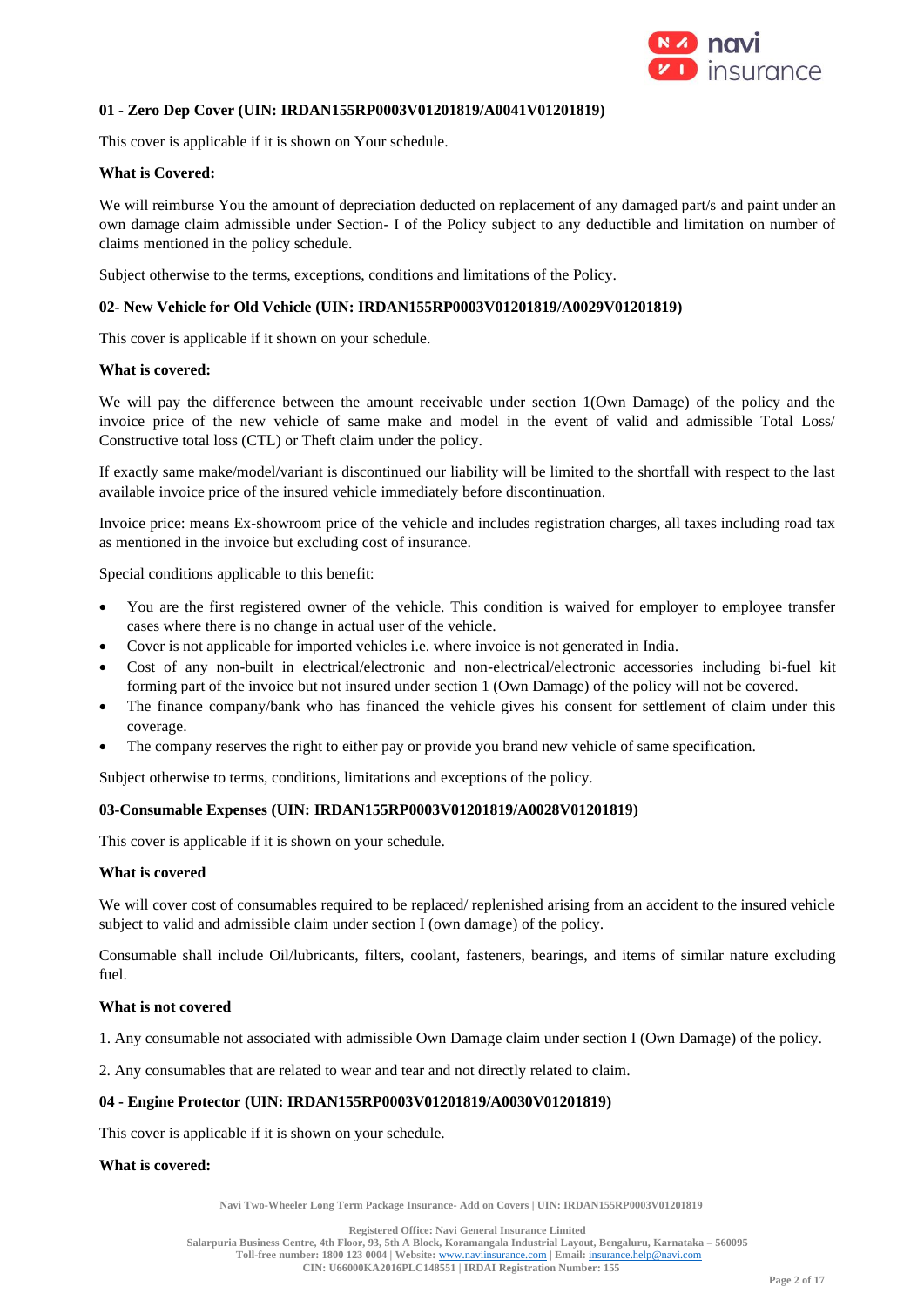

We will pay You repair and replacement expenses for loss or damage to internal parts of the Engine, Gear box or Transmission including lubricating oils/consumables\* used in the respective assembly provided loss or damage is due to ingress of water in the engine or due to leakage of lubricating oil and/or coolant from Engine/respective assembly caused by accidental external impact.

\*Consumable means material, which is used up and needs continuous replenishment such as engine oil, gear box oil etc. but excluding fuel.

## **What is not covered:**

1) Any consequential loss, wear and tear, mechanical & electrical failure and parts falling under warranty.

- 2) Loss or damage due to corrosion of engine or parts thereof due to delay in intimation.
- 3) Depreciation unless Depreciation Reimbursement cover is opted by You.

Special Condition: Claim under this cover will be admissible only if

- 1. In case of water damage, there is evidence of vehicle being submerged or stopped in a water-logged area.
- 2. Vehicle is transported/towed to garage within 2 (Two) days of water receding from the water-logged area.
- 3. You have taken all reasonable steps, safeguards and precautions to avoid any loss or damage and prevent aggravation of loss once the loss or damage to the vehicle is sustained and noticed by You.
- 4. Vehicle is repaired in company's authorised garage.

Subject otherwise to terms, conditions, limitations and exceptions of the policy.

## **05** - **Accidental Hospitalisation (UIN: IRDAN155RP0003V01201819/A0006V01201819)**

This cover is applicable if it is shown on Your schedule.

## **What is covered:**

We will pay for medical expenses incurred by You/Driver/Pillion Rider for In Patient /Out Patient treatment of bodily injury sustained by You/Driver/Pillion Rider, caused by an accident to the insured vehicle leading to treatment in a Hospital/Nursing Home provided own damage claim is valid and admissible under section I (Own Damage) of the policy. Ambulance charges incurred by you for hiring an Ambulance for shifting from the site of the accident to the Hospital/Nursing Home is also covered. We will pay upto the sum insured mentioned in the schedule during the policy period.

You or someone claiming on Your behalf shall provide Us with all documentation, medical records and information that We may request to establish the circumstances of the claim, its quantum or Our liability for the claim within 15 days of notice of claim to us. Failure to furnish such evidence within the time required shall not invalidate nor reduce any claim if You can satisfy us that it was not reasonably possible for You to give proof within such time. The Company may accept claims where documents have been provided after a delayed interval only in special circumstances and for the reasons beyond the control of the insured.

**Navi Two-Wheeler Long Term Package Insurance- Add on Covers | UIN: IRDAN155RP0003V01201819**

**Registered Office: Navi General Insurance Limited**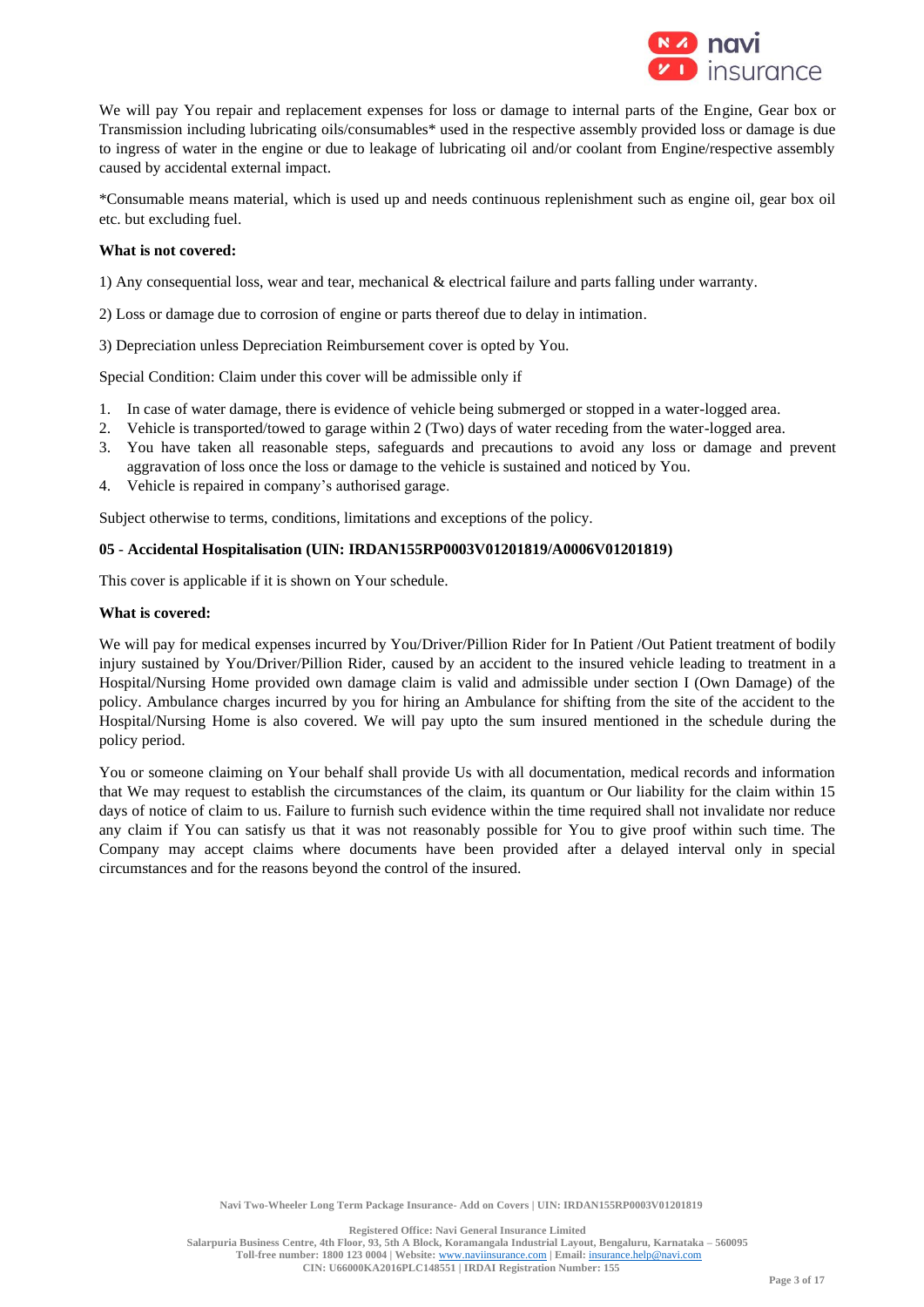

# **What is not Covered**:

- Any expenses related to a sickness, disease or medical disorder not directly consequential to the accident.
- Any expenses towards psychosomatic disorders of any kind, whether caused or accentuated by accident or otherwise.
- Any expenses, if the treatment is started after 10 days from the date of Accident. unless verified and certified by the medical practitioner.
- Amount more than the sum-insured mentioned in the schedule during the policy period.
- Any expense arising or resulting from or traceable to intentional self-injury, suicide or attempted suicide,.
- Any expense of person driving the vehicle arising or resulting from or traceable to an accident happening whilst such person is under the influence of intoxicating liquor or drugs.
- Any expense not supported by an original and valid bill / receipt and related prescription of the attending Medical Practitioner.

Subject otherwise to the terms exceptions condition & limitations of the policy**.**

## **06- Hospi Cash (UIN: IRDAN155RP0003V01201819/A0042V01201819)**

This cover is applicable if it is shown on Your schedule.

# **What is Covered:**

In the event of You/Driver/Pillion Rider suffer from an accidental injury involving the insured vehicle leading to hospitalization as an inpatient, we will pay the amount as mentioned in the schedule per person for each day of Hospitalisation for a maximum period of 5 days from the date of hospitalization provided own damage claim is valid and admissible under section I (Own Damage) of the policy and duration of hospitalization exceeds 3 days. (Example: If you have been hospitalised for 5 days or more then you will get this benefit for 5 days but in case, you are hospitalised for 3 days or less then you will not get this benefit at all.)

Our liability to pay will be limited to persons as per registered seating capacity of the insured vehicle.

Subject otherwise to terms, conditions, limitations and exceptions of the policy.

# **07**- **Enhanced Owner Personal Accident (UIN: IRDAN155RP0003V01201819/A0026V01201819)**

This cover is applicable if it is shown on Your schedule.

# **What is covered:**

We will pay compensation for defined bodily injury on the scale provided below sustained by You in direct connection with the vehicle insured or whilst mounting and dismounting from or driving or travelling in the insured vehicle and caused by violent, accidental, external and visible means which independently of any other cause shall within six calendar months of the occurrence of such injury result in: -

| <b>Details of Injury</b>                                                    |      | <b>Scale of Compensation</b> |
|-----------------------------------------------------------------------------|------|------------------------------|
| i) Death                                                                    |      | 100\%                        |
| ii) Loss of two limbs or sight of two eyes or one limb and sight of one eye |      | 100%                         |
| iii) Loss of one limb or sight of one eye                                   |      | 50%                          |
| iv) Permanent Total Disablement from injuries other than named above        | 100% |                              |

# Provided always that

- We shall pay under only one of the items (i) to (iv) above in respect of any such person, arising out of any one occurrence in addition to maximum limit of liability covered under Section III of the policy and total liability of the insurer shall not in the aggregate exceed the amount stated in the schedule during any one policy Period.
- You are the registered owner of the insured vehicle and named in the policy as insured.
- such compensation shall be payable directly to You or Your legal representatives whose receipt shall be the full discharge in respect of the injury to You.

**Navi Two-Wheeler Long Term Package Insurance- Add on Covers | UIN: IRDAN155RP0003V01201819**

**Salarpuria Business Centre, 4th Floor, 93, 5th A Block, Koramangala Industrial Layout, Bengaluru, Karnataka – 560095 Toll-free number: 1800 123 0004 | Website:** [www.naviinsurance.com](http://www.naviinsurance.com/) **| Email:** [insurance.help@navi.com](mailto:insurance.help@navi.com)

**CIN: U66000KA2016PLC148551 | IRDAI Registration Number: 155**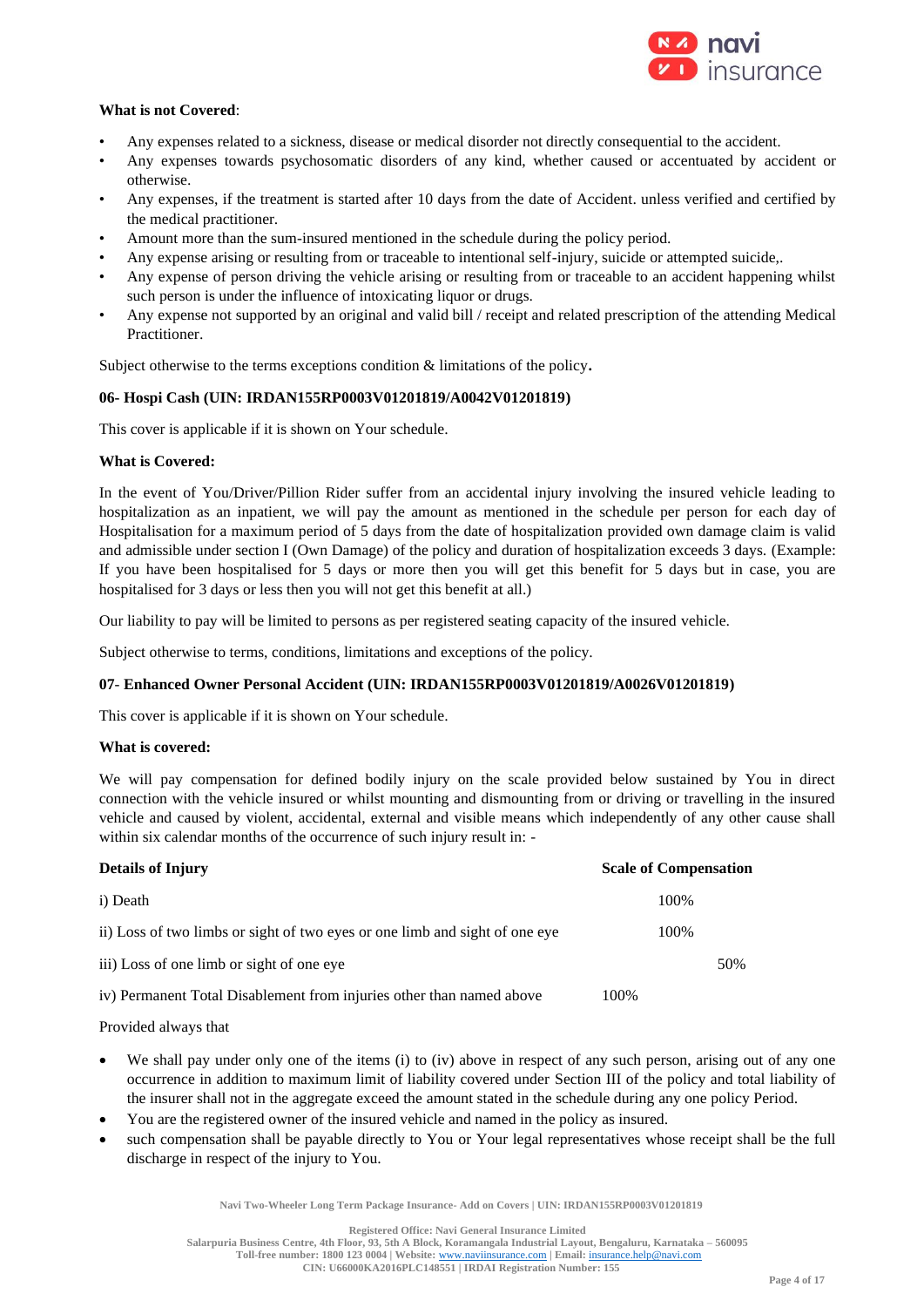

- in case You were driving the vehicle, you must hold an effective driving license, in accordance with the provisions of Rule 3 of the Central Vehicles Rules, 1989, at the time of the accident.
- not more than persons/passengers specified in the registration certificate were in the vehicle at the time of occurrence of such injury.
- Written notice of claim must be given by You to Us within 7 days after an actual or potential loss begins or as soon as reasonably possible and in any event not later than 30 days after actual or potential loss begins.
- In case of damage to the vehicle arising out of the same accident claim under section 1 (Own Damage) of the policy must be valid and admissible.
- You or someone claiming on Your behalf shall provide Us with all documentation, medical records and information that We may request to establish the circumstances of the claim, its quantum or Our liability for the claim within 15 days of notice of claim to us. Failure to furnish such evidence within the time required shall not invalidate nor reduce any claim if You can satisfy us that it was not reasonably possible for You to give proof within such time. The Company may accept claims where documents have been provided after a delayed interval only in special circumstances and for the reasons beyond the control of the insured.

# **Documentation**:

- Duly Completed and signed Claim Form
- Attested copy of Death Certificate in case of death.
- Medical report from attending specialist doctor including Death Summary in case of hospitalization.
- Attested copy of disability certificate from the specialist treating doctor stating percentage of disability.
- Attested copy of FIR / Panchanama / Inquest Panchanama.
- Complete medical records/reports including investigation /Lab reports (X-Ray, MRI etc.) in case of disability claim.
- Attested copy of Post Mortem Report (only if conducted).
- Any other document(s) as requested by Claims Department which is/are relevant to the coverage under the policy.
- If claim amount> 1 Lakh, KYC Documents such as Pan Card Copy, Address Proof, one Passport color photo of claimant.
- We, at Our own expense, shall have the right and opportunity of Your medical examination through Our appointed agents whose details will be notified to You when and as often as We may reasonably require during the pendency of a claim hereunder, and also the right and opportunity to arrange for a post mortem examination report, if conducted, on Your body as permitted by law. Your or Your estate's compliance with the need for such examination is a condition precedent to establishing liability under the Policy.

## **What is not covered:**

We shall not pay any compensation in respect of death or bodily injury directly or indirectly wholly or in part arising or resulting from or traceable to

- a) intentional self-injury suicide or attempted suicide physical defect or infirmity or
- b) owner driver driving the vehicle is under the influence of intoxicating liquor or drugs.

Subject otherwise to the terms exceptions condition & limitations of the policy.

# **08 - Enhanced Pillion Rider Personal Accident**

# **(UIN: IRDAN155RP0003V01201819/A0027V01201819)**

The cover is applicable only if its shown in your schedule.

**Navi Two-Wheeler Long Term Package Insurance- Add on Covers | UIN: IRDAN155RP0003V01201819**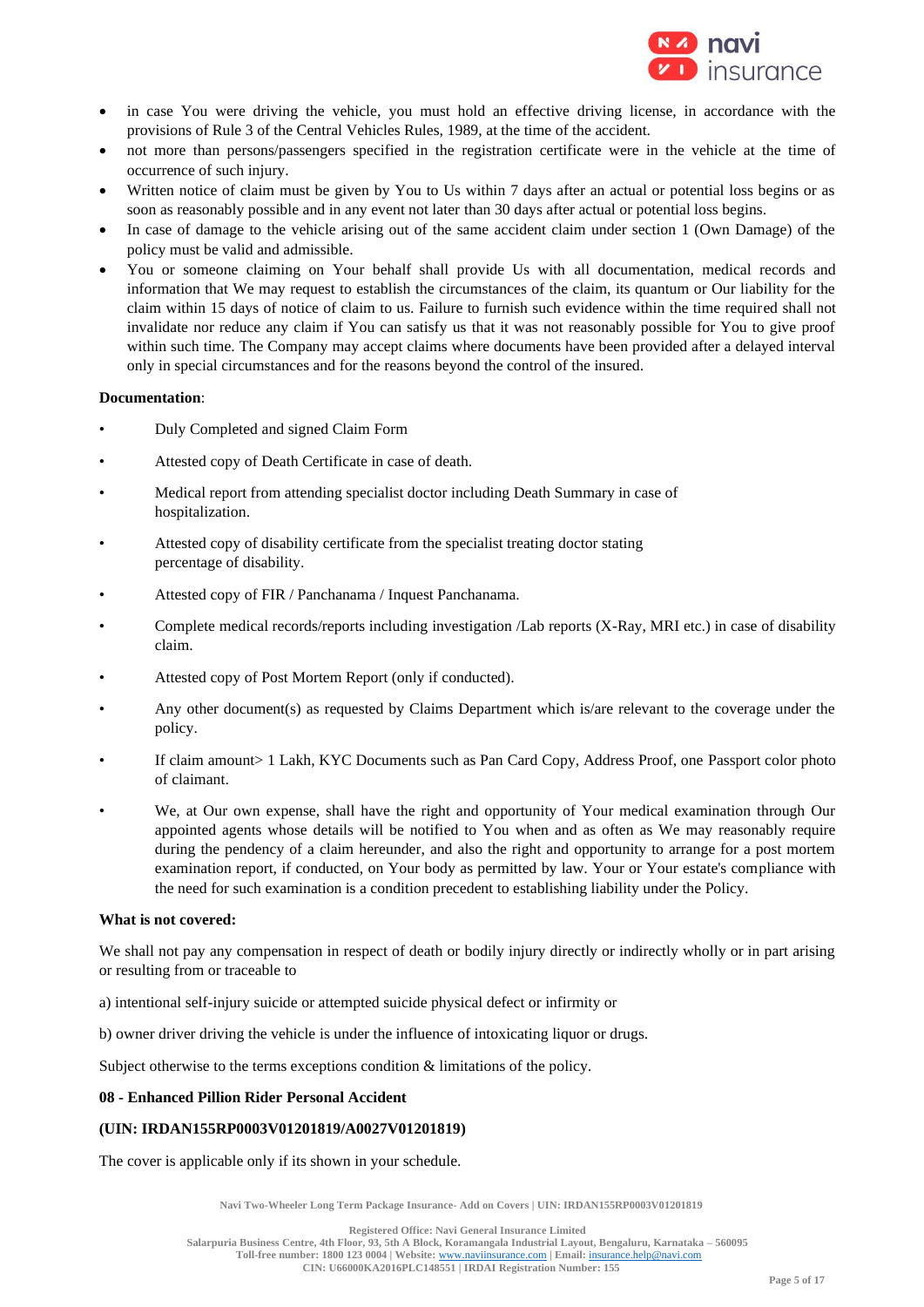

# **What is covered:**

We will pay compensation for defined bodily injury on the scale provided below sustained by any unnamed pillion rider in direct connection with the vehicle insured or whilst mounting into/onto and/or dismounting from or travelling in the insured vehicle and caused by violent, accidental external and visible means which independently of any other cause shall within three calendar months of the occurrence of such injury result in: -

| <b>Details of Injury</b>                                                    | <b>Scale of Compensation</b> |
|-----------------------------------------------------------------------------|------------------------------|
| i) Death                                                                    | 100%                         |
| ii) Loss of two limbs or sight of two eyes or one limb and sight of one eye | 100%                         |
| iii) Loss of one limb or sight of one eye                                   | 50%                          |
| iv) Permanent Total Disablement from injuries other than named above        | 100%                         |

Provided always that

- We shall pay under only one of the items (i) to (iv) above in respect of any such person arising out of any one occurrence and total liability of the insurer shall not in the aggregate exceed the amount stated in the schedule during the Policy Period.
- The compensation is limited to only person/s riding the vehicle as pillion rider up to the seating capacity mentioned in Registration Certificate.
- Such compensation shall be payable only with the approval of the insured named in the policy and directly to the injured person or his/her legal representative(s) whose receipt shall be the full discharge in respect of the injury of such person.
- Not more than persons registered to travel in the vehicle were in the vehicle at the time of occurrence of such injury.
- Written notice of claim must be given by You to Us within 7 days after an actual or potential loss begins or as soon as reasonably possible and in any event not later than 30 days after actual or potential loss begins.
- In case of damage to the vehicle arising out of the same accident claim under section 1 (Own Damage) of the policy must be valid and admissible.
- You/Pillion Rider or someone claiming on Your/their behalf shall provide Us with all documentation, medical records and information that We may request to establish the circumstances of the claim, its quantum or Our liability for the claim within 15 days of notice of claim to us. Failure to furnish such evidence within the time required shall not invalidate nor reduce any claim if You can satisfy us that it was not reasonably possible for You to give proof within such time. The Company may accept claims where documents have been provided after a delayed interval only in special circumstances and for the reasons beyond the control of the insured.

# **Documentation**:

- Duly Completed and signed Claim Form
- Attested copy of Death Certificate in case of death.
- Medical report from attending specialist doctor including Death Summary in case of hospitalization.
- Attested copy of disability certificate from the specialist treating doctor stating percentage of disability.
- Attested copy of FIR / Panchanama / Inquest Panchanama.
- Complete medical records/reports including investigation /Lab reports (X-Ray, MRI etc.) in case of disability claim.
- Attested copy of Post Mortem Report (only if conducted).
- Any other document(s) as requested by Claims Department which is/are relevant to the coverage under the policy.
- If claim amount> 1 Lakh, KYC Documents such as Pan Card Copy, Address Proof, one Passport color photo of claimant.

**Navi Two-Wheeler Long Term Package Insurance- Add on Covers | UIN: IRDAN155RP0003V01201819**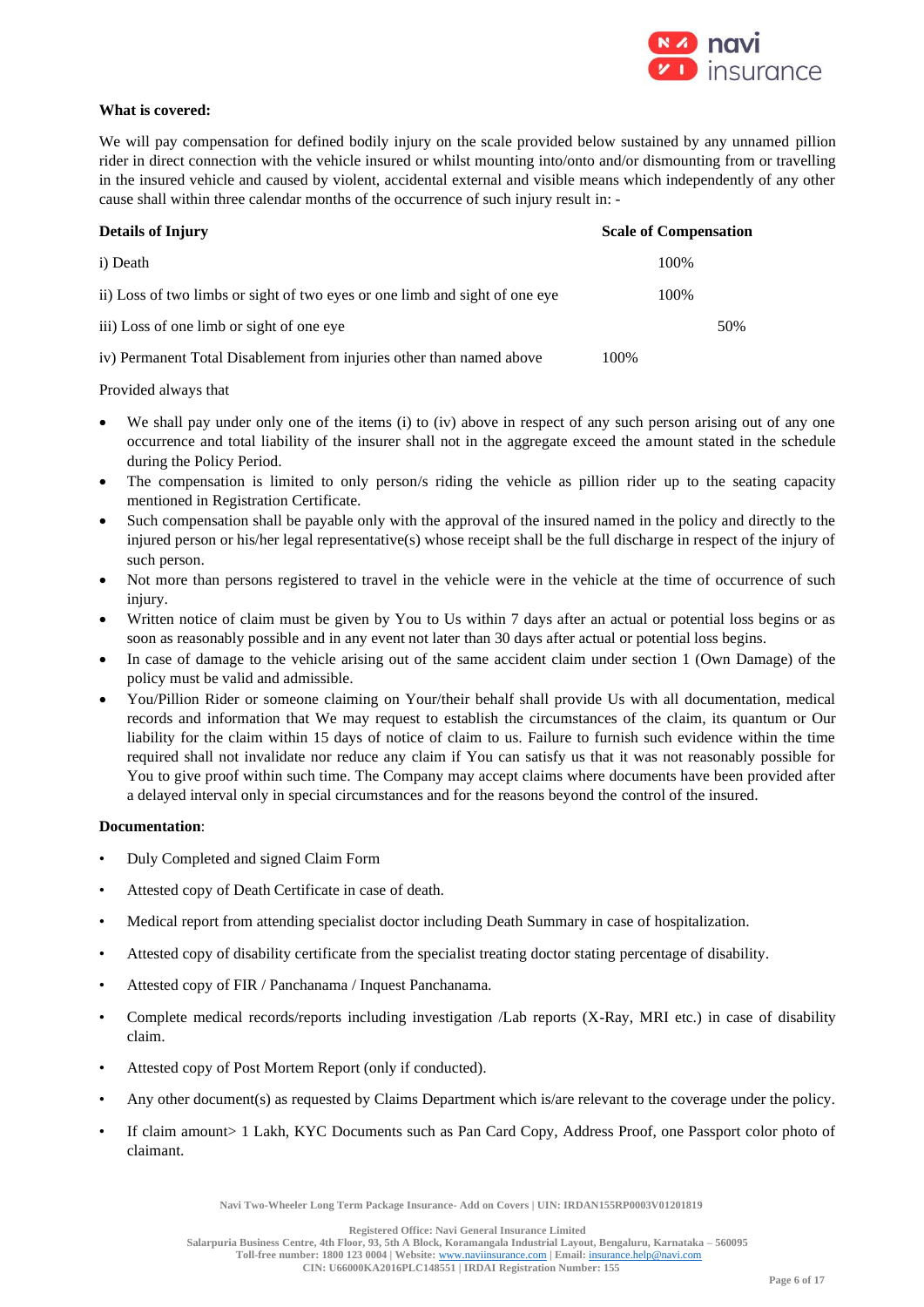

• We, at Our own expense, shall have the right and opportunity of pillion medical examination through Our appointed agents whose details will be notified when and as often as We may reasonably require during the pendency of a claim hereunder, and also the right and opportunity to arrange for a post mortem examination report, if conducted, on pillion's body as permitted by law. Pillion or Pillion estate's compliance with the need for such examination is a condition precedent to establishing liability under the Policy.

## **What is not covered:**

We shall not pay any compensation in respect of death or bodily injury directly or indirectly wholly or in part arising or resulting from traceable to

- a) Intentional self-injury suicide or attempted suicide physical defect or infirmity or
- b) An accident happening whilst driver/pillion is under the influence of intoxicating liquor or drugs.

Subject otherwise to the terms exceptions condition & limitations of the policy.

## **9. EMI Protector (UIN: IRDAN155RP0003V01201819/A0043V01201819)**

The cover is applicable only if its shown in your schedule.

If Your insured vehicle has been financed by any financial institution and You were driving or travelling in the insured vehicle**,** We will pay upto 3(three) Equated Monthly Installment (EMI) in the event insured vehicle meets with an accident during the policy period caused by violent, accidental, external and visible means and You sustain injury which independently of any other cause results in Your Hospitalisation for more than 07 days.

**Navi Two-Wheeler Long Term Package Insurance- Add on Covers | UIN: IRDAN155RP0003V01201819**

**Registered Office: Navi General Insurance Limited**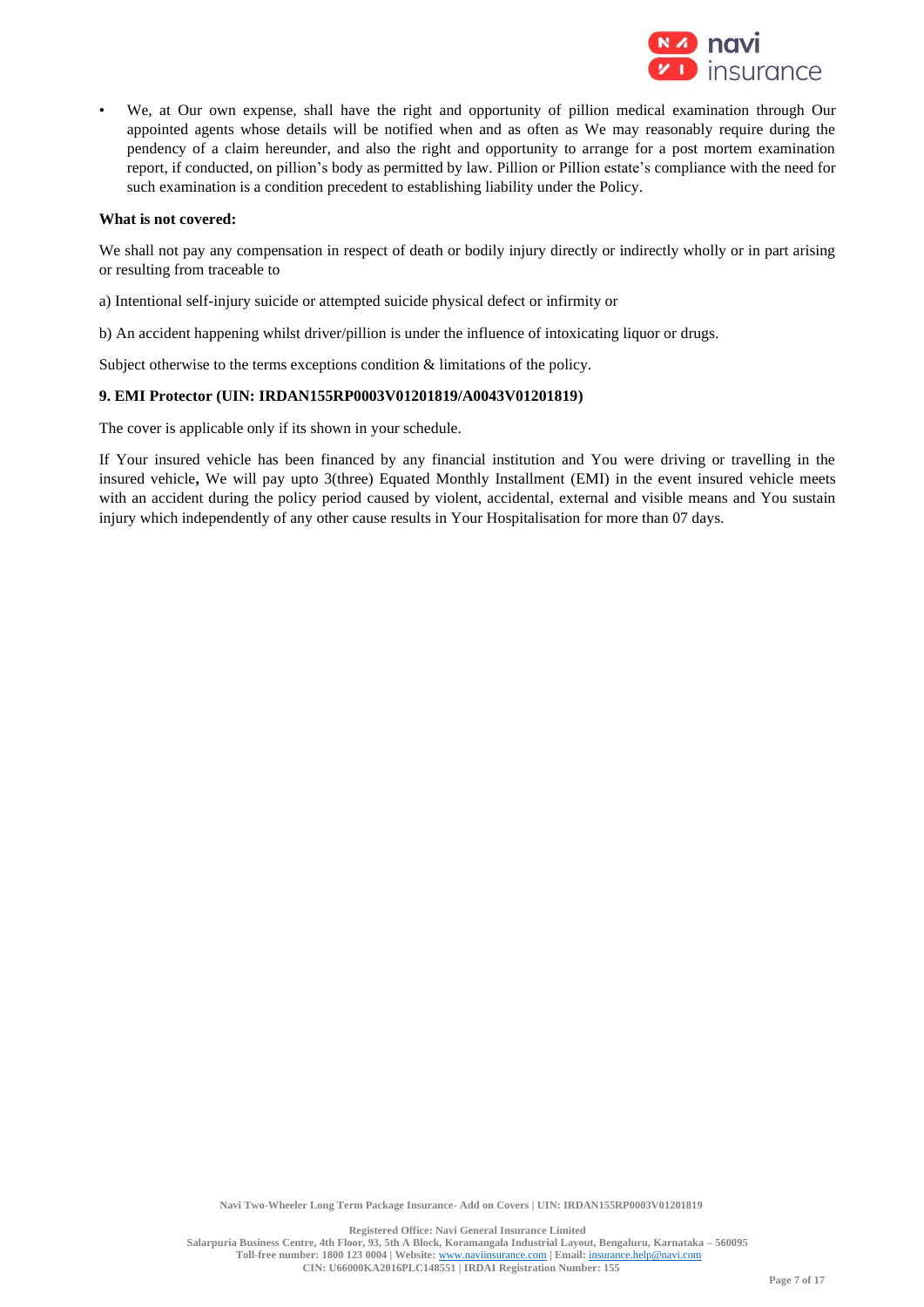

# **Condition**:

- 1. We will pay subject to claim in respect of damage to the vehicle being admissible under section I (Own Damage) of the policy.
- 2. We will pay not exceeding the outstanding loan or sum insured shown in the policy schedule.
- 3. This would be a onetime payment at the end of the continuous period of hospitalisation for which claim has been made and is admissible under the policy. We will be liable to pay total EMI's as per the following table:

| 08 <sup>th</sup> Day of Hospitalisation | $1st$ EMI  |
|-----------------------------------------|------------|
| After 1 month of Hospitalisation        | $2nd$ EMI  |
| After 2 months of Hospitalisation       | $3rd$ EMI. |

- 4. You are paying the EMI on a Regular basis i.e. the payment of EMI to the Bank/Financial Institution from whom the loan has been availed without any defaults and/or any penalties and/or interest and /or miscellaneous charges. We will not pay any penalties and/or interest and /or miscellaneous charges levied by Bank/Financial institution for any default in payment.
- 5. You will submit Sanction letter and Repayment Track Record or Bank account statement or Loan Account Statement reflecting EMI.

**EMI** means and includes the amount of monthly payment required to repay the principal amount of Loan and Interest by the Insured Person as mentioned in the amortization chart in the loan agreement (or any amendments thereto) between the Financial Institution and the Insured prior to the date of occurrence of the Insured Event under this Policy. For avoidance of doubt, it is clarified that any monthly payments that are overdue and unpaid by the Insured prior to the occurrence of the Insured Event will not be considered for the purpose of this Policy and shall be deemed as paid by the Insured.

## **10**- **Outstanding Loan Protector (UIN: IRDAN155RP0003V01201819/A0044V01201819)**

This cover is applicable if it is shown on your schedule.

# **Scope of Cover**

We will pay outstanding loan amount to financer, as mentioned in registration certificate, in the event insured vehicle meets with an accident during the policy period caused by violent, accidental, external and visible means and You sustain injury which independently of any other cause shall within six calendar months of the occurrence of such injury results in Your

- 1. Death
- 2. Loss of two limbs or sight of two eyes or one limb and sight of one eye
- 3. Permanent Total Disablement from injuries other than named above

Permanent Total disability means You are unable to engage in each and every occupation or employment You own for compensation or profit for which You are reasonably qualified by education, training or experience for the rest of your life.

# **Condition:**

- 1. Own damage claim for the same incident is admissible under section 1 of the policy.
- 2. Insured should be first owner of the vehicle.
- 3. In case of Total Loss, we will pay to the financier only if loan remains outstanding after payment of admissible claim amount under section I (Own Damage) of the policy.
- 4. You are paying the EMI on a Regular basis i.e. the payment of EMI to the Bank/Financial Institution from whom the loan has been availed without any defaults and/or any penalties and/or interest and /or miscellaneous charges. We will not pay any penalties and/or interest and /or miscellaneous charges levied by Bank/Financial institution for any default in payment.
- 5. We will pay not exceeding the outstanding loan or sum insured shown in the policy schedule.

**Navi Two-Wheeler Long Term Package Insurance- Add on Covers | UIN: IRDAN155RP0003V01201819**

**Salarpuria Business Centre, 4th Floor, 93, 5th A Block, Koramangala Industrial Layout, Bengaluru, Karnataka – 560095**

**Toll-free number: 1800 123 0004 | Website:** [www.naviinsurance.com](http://www.naviinsurance.com/) **| Email:** [insurance.help@navi.com](mailto:insurance.help@navi.com) **CIN: U66000KA2016PLC148551 | IRDAI Registration Number: 155**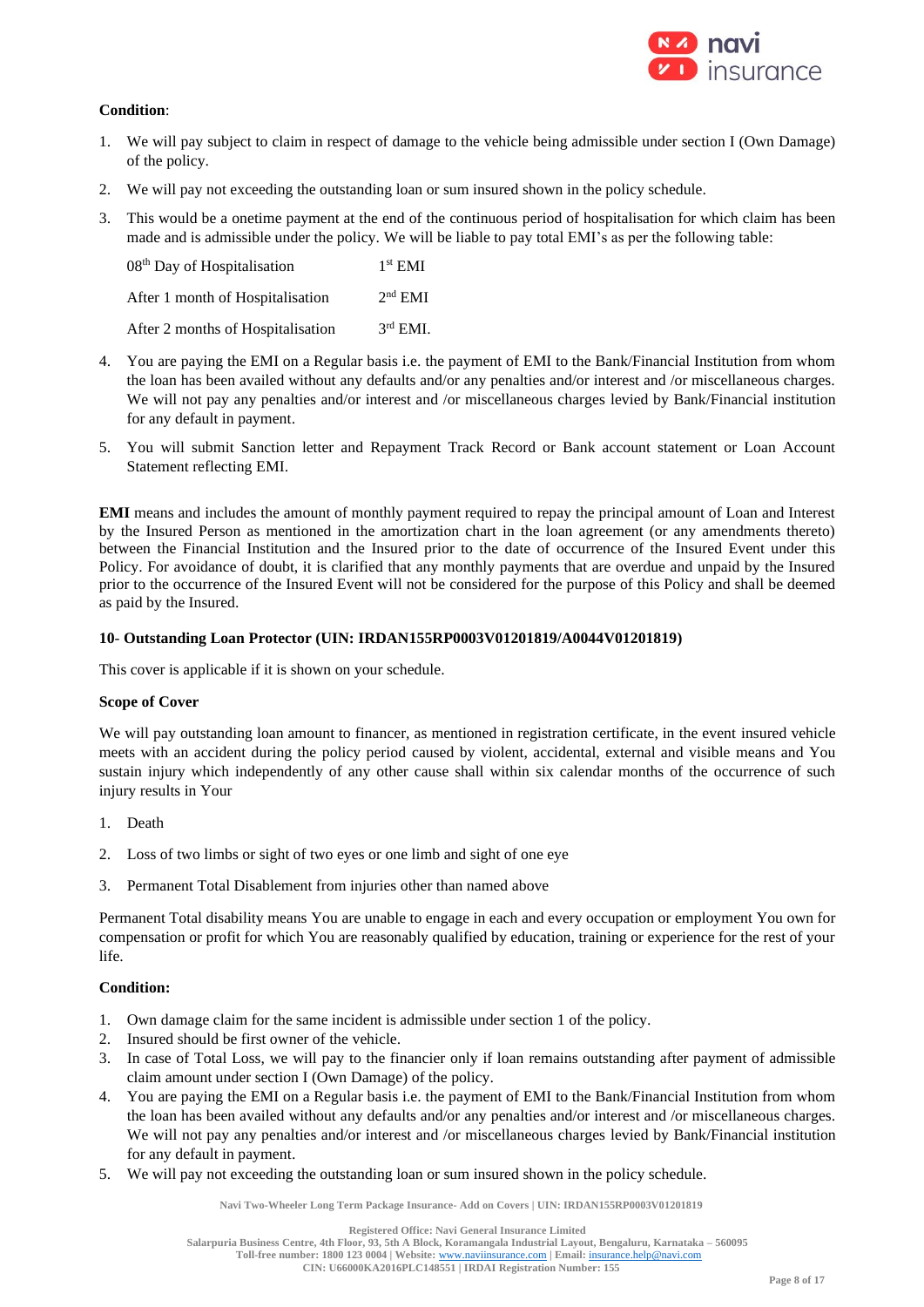

# **Definition:**

Outstanding Loan for claim payment shall mean the amount outstanding (without any penalties/interest/miscellaneous charges) as on the date of occurrence of covered contingencies (under scope of cover).

## **11. Road Side Assistance (UIN: IRDAN155RP0003V01201819/A0023V01201819)**

This cover is applicable if it is shown on Your schedule.

We will provide you the following emergency assistance services during the Policy Period through our network garages or service providers, provided that the services will be provided on best effort basis in an area where we have our presence through our network garages or through the network of our service providers.

We shall be liable for only up to four assistance services claim during the Policy Period.

#### **Following are the services that are offered:**

#### 1. Repair and Towing Assistance Service for Flat Tyre

In the event insured Vehicle is immobilized due to a flat tyre, you will get the assistance of a vehicle technician to replace the flat tyre with the spare Stepney tyre of the Vehicle at the location of breakdown. In case the spare tyre is not available in the insured Vehicle, the flat tyre will be taken to the nearest flat tyre repair shop for repairs & reattached to the Vehicle. All incidental charges for transporting the tyre to the repair shop and its repair cost shall be borne by you.

#### 2. Repair on the spot

In the event insured Vehicle breaks down due to a minor mechanical / electrical fault making it immobile and immediate repair on the spot is deemed possible, you will get the assistance of a vehicle technician for repairing the breakdown at the location of breakdown. Cost of Material & Spare Parts, if required, to repair the vehicle on the spot and any other incidental conveyance to obtain such material & spare parts will be borne by you.

#### 3. Fuel Support (Emergency Fuel Delivery)

In the event insured Vehicle runs out of fuel and hence is immobilized, you will get the assistance of emergency fuel (up to 5 litres on a chargeable basis) at the location of breakdown.

## 4. Spare Key Retrieval / Service for Keys Locked Inside

If the keys of the insured vehicle are broken, lost or misplaced, and in case you need and request to arrange for another set from your place of residence the same will be arranged after receiving the requisite authorizations from you with regards to the person designated to hand over the same to you provided the distance between the two locations are less than 50 kms. You may be requested to submit an identity proof at the time of delivery of the keys. However, if the distance between the two locations (residence & place where the keys are required) are more than 50 kms the keys will be sent by courier. Alternatively, in case the keys are lost the vehicle shall be towed to a nearest safe place.

**Registered Office: Navi General Insurance Limited**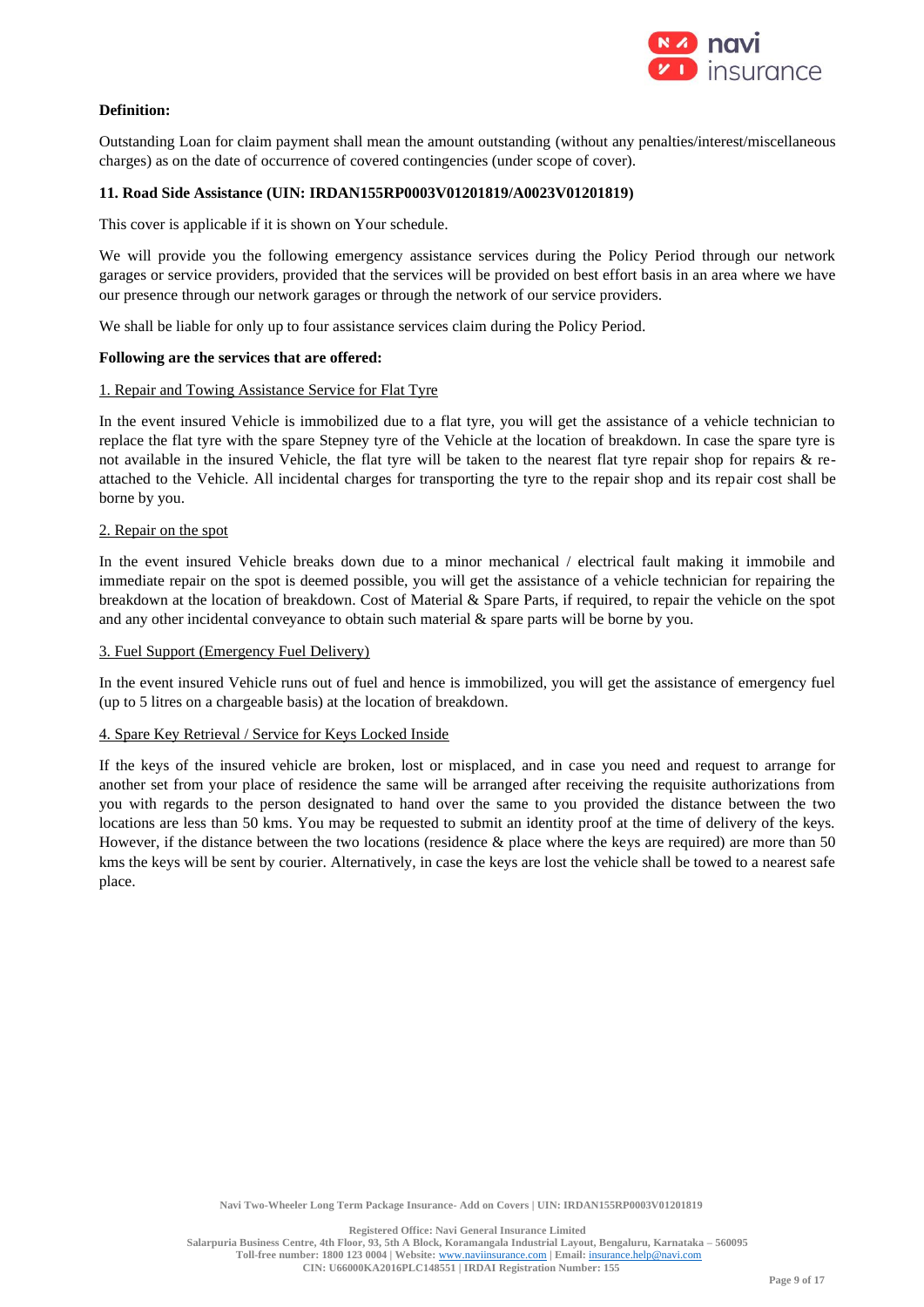

# 5. Emergency Towing Assistance

## a) In case of Break-down:

In the event insured Vehicle suffers an immobilizing break down due to a mechanical or electrical fault which cannot be repaired on the spot, you will get the assistance in towing the vehicle to the nearest garage, using the best available towing mechanism, within a radius of 100 Kms. from the location of the breakdown. In case the towing distance exceeds the mentioned limit, you will be informed of the expected additional costs, which will need to be paid by you to the vendor at the vendor's actual rates.

## b) In case of an Accident:

In the event insured Vehicle suffers an immobilizing break down due to an accident, you will get the assistance in towing the vehicle to the nearest garage, using the appropriate towing mechanism within a radius of 100 Kms. from the location of the breakdown. In case the towing distance exceeds the mentioned limit, you will be informed of the expected additional costs, which will need to be paid by you to the vendor at the vendor's actual rates.

## c) Towing in case of incorrect Fuelling:

In the event of the Insured vehicle being immobilized due to incorrect fuelling, you will get assistance in making the arrangement for vehicle to be towed to nearest garage using the appropriate towing mechanism within a radius of 100 km's from the location of breakdown. In case the towing distance exceeds the mentioned limit, you will be informed of the expected additional costs, which will need to be paid by you.

## 6. Breakdown support over phone

In the event insured vehicle is immobilized due to a breakdown you will be assisted over phone and try to resolve the problem then & there.

## 7. Facilitate finding closet dealer

In case of specific request received from you about providing the contact details of the nearest dealer the same will be provided to you.

# 8. Customer conference calling:

For seamless & speedy services, a conference call (wherever required) between the insured, the assistance provider and ourselves will be arranged. You will be kept updated on the progress of intervention.

## 9. Concierge Services:

# a) SMS Relays/Emergency Message Service

In the event of breakdown or accident to your insured vehicle under our policy your urgent messages will be relayed to a person of your choice.

# b) Continuation / Return Journey (Taxi Support)

In the event the insured vehicle is immobilized, outside the municipal/corporation limits of your home city, and the vehicle cannot be repaired the same day, we shall, make arrangement for a hired car/ taxi on your request. All expenses will be borne by you.

## c) Hotel Accommodation:

In the event insured vehicle is immobilized and cannot be repaired the same day, you will get the assistance in organizing for Hotel accommodation near the location of the event. You will have to bear the cost of stay and you will be informed of the amount to be paid in advance directly to the Hotel and we will pay the amount if opted and shown in the policy schedule.

## d) Ambulance Arrangement:

In the event the insured vehicle is immobilized, outside the Municipal / corporation limits of your home city, you will get assistance and arrangement for an ambulance, if required. You will have to bear the cost related to this service and will be paid directly to vendor.

**Navi Two-Wheeler Long Term Package Insurance- Add on Covers | UIN: IRDAN155RP0003V01201819**

**Salarpuria Business Centre, 4th Floor, 93, 5th A Block, Koramangala Industrial Layout, Bengaluru, Karnataka – 560095 Toll-free number: 1800 123 0004 | Website:** [www.naviinsurance.com](http://www.naviinsurance.com/) **| Email:** [insurance.help@navi.com](mailto:insurance.help@navi.com)

**CIN: U66000KA2016PLC148551 | IRDAI Registration Number: 155**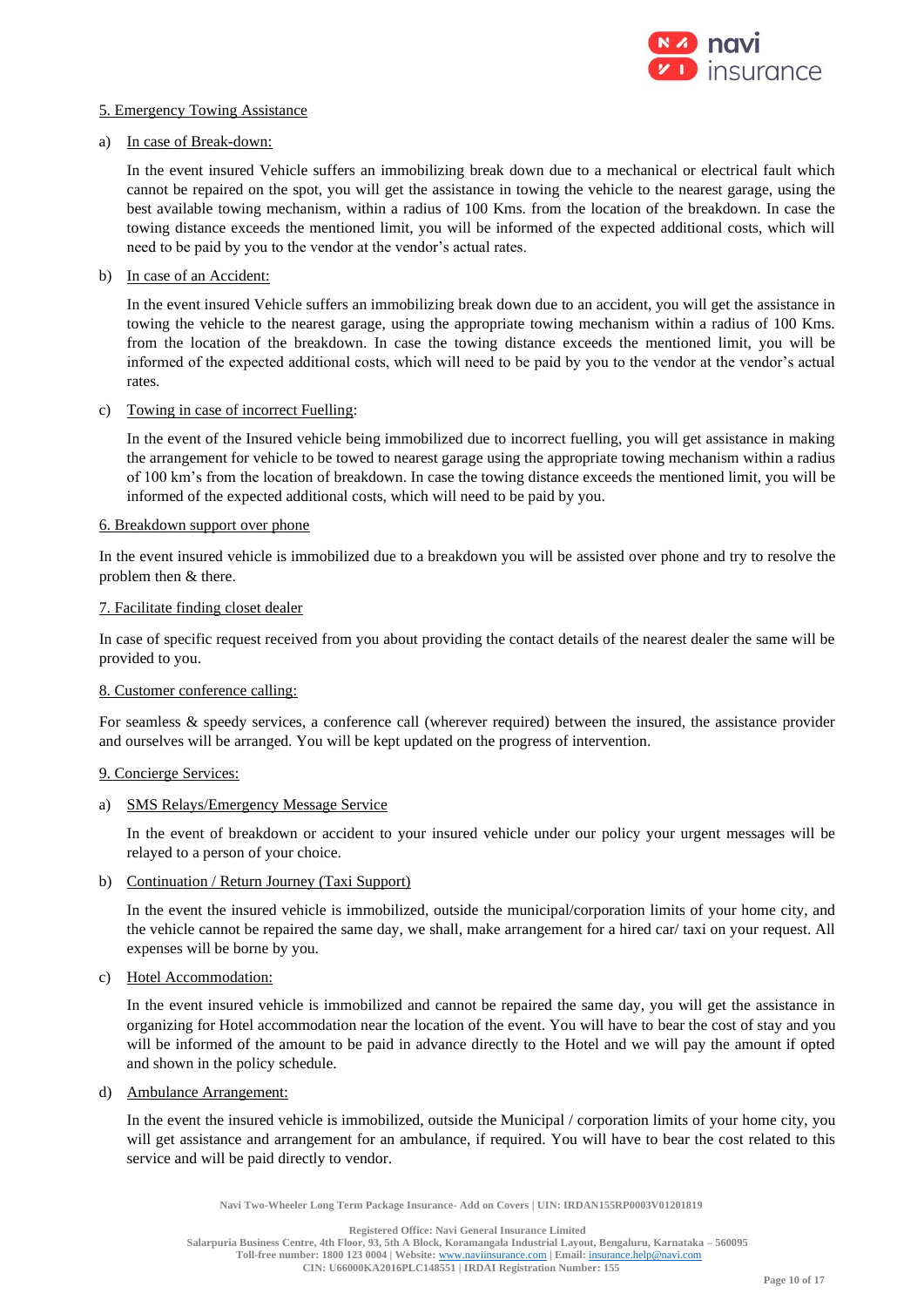

# e) Medical Co-ordination:

In case of specific request received from you about providing the contact details of the name, address, telephone number of physician, hospitals, clinic, dentist and dental clinics the same shall be provided. However, the quality of medical services of the referred service providers cannot be guaranteed.

Important Note: You will not be required to pay for labour cost and round-trip conveyance costs of the service provider except cost of material/spare parts and conveyance/transportation cost to obtain them if required, to repair the Vehicle and any other cost specifically mentioned in the above services.

We will make our best effort to provide you various services within 3 hours of reporting. Further, If your insured vehicle is immobilized due to breakdown, and is eligible for services, but as a rare chance, you do not get the eligible assistance as mentioned above, you will be reimbursed the costs incurred for towing the insured Vehicle to the nearest garage not exceeding Rs.2000/- per event for towing or Rs.250/- per event for other services. To qualify for reimbursement, you must have called the toll-free number and obtained an authorization, prior to availing external service and must provide necessary documents justifying the event and the actual costs borne. However, in case you were unable to contact us due to failure on the part of the call centre, the same will also be considered as provided above.

# **Geographical territory:**

These services are available on National highways, state highways and motorable roads of cities within mainland India.

# **Limitations:**

- 1. The Services will be provided on a best effort basis, subject to regulations in force locally.
- 2. The services would not be provided under following conditions:
- 3. Acts of God (including exceptional adverse weather conditions), earthquake, fire (not caused by the negligence of either party), war (declared or undeclared), invasion, rebellion, revolt, riot (other than among employees of either party), civil commotion, civil war, acts of terrorism, nuclear fission, strike, act(s) of omission/ commission by any concerned, Government(s), or government agencies, judicial or quasi-judicial authorities.
- 4. Loss of or damage to luggage or other personal effects that might occur during the services performance.
- 5. Vehicles should not be used for the purpose of racing, rallying, motor-sports, or in any instance where the Vehicle is not being used /driven in accordance with applicable laws and regulations.
- 6. Not covered events: Any service not-covered here, if provided shall be at your own expense.
- 7. Load carried in the vehicle such as boats, motor vehicles, gliders, or animals (horses, cattle...), merchandise, perishable goods, research and scientific equipment, building equipment, furniture, etc. shall not be transported.
- 8. This Emergency service is available when the Covered Vehicles suffers a breakdown while riding. It is not available for routine repairs/services at user's home or other location.
- 9. We/Vendor will not be accountable, responsible or liable for consequential damages arising out of repair on the spot/ towing or any other road side assistance services.

# **Procedure for Receiving Services:**

# Entitlement:

In order to entitle the relevant Users to the Services, the insured Vehicle must be immobilised within the Covered geographical territory. A vehicle is considered as immobilised as long as it cannot be driven as a result of a breakdown or an accident. However, the state of being out of use for maintenance or repair purposes is not considered as immobilisation.

# Procedure:

- Contact us/service provider on Toll Free number mentioned in your policy immediately on any incident.
- Get the prior approval before taking any initiative or incurring any expenses.
- Comply with the solutions recommended.

**Navi Two-Wheeler Long Term Package Insurance- Add on Covers | UIN: IRDAN155RP0003V01201819**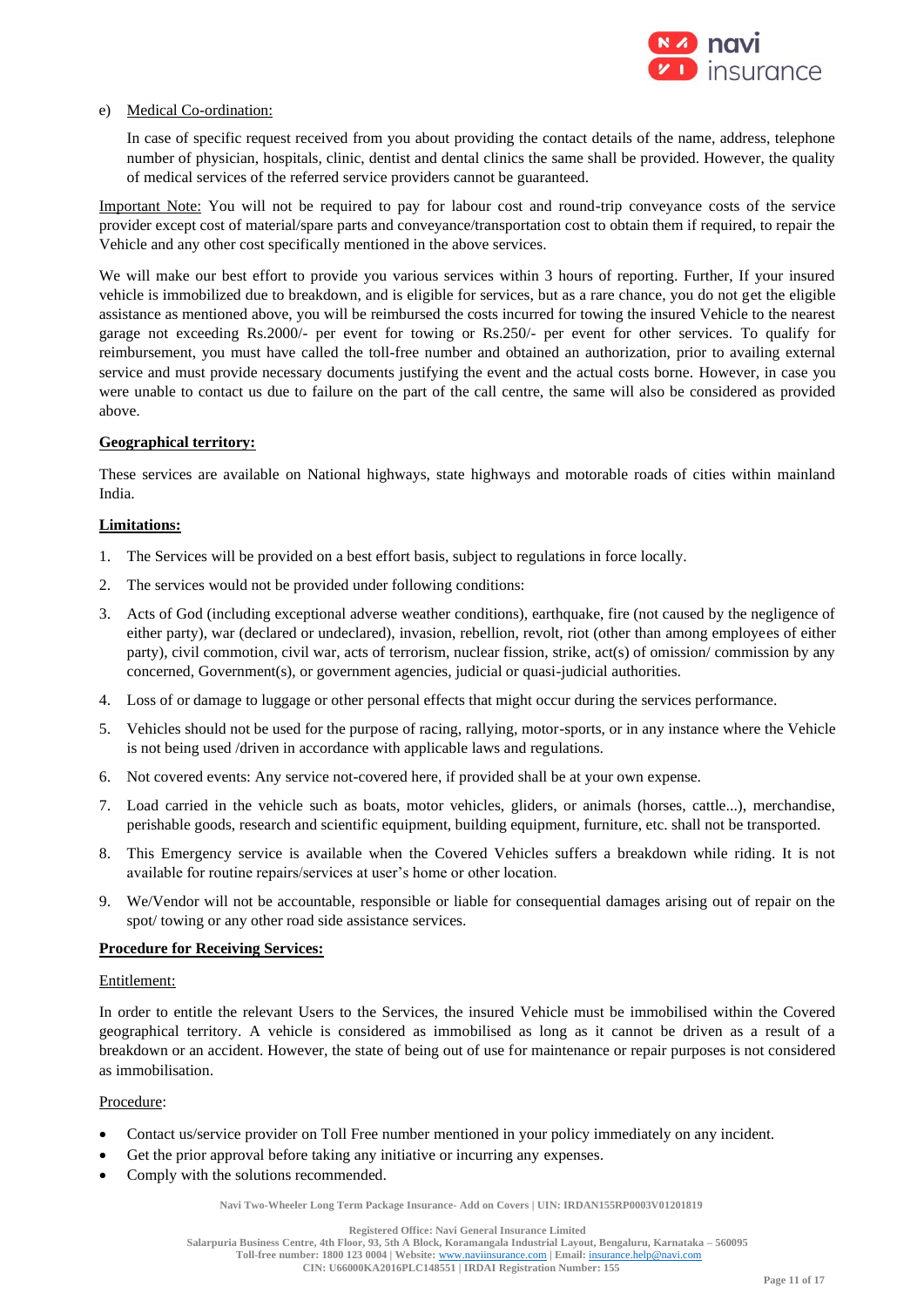

- Take all reasonable measures to limit and prevent possible consequences of the Breakdown.
- Provide Us your / user beneficiary Information.

## **Claims Procedure (Other than Road Side Assistance):**

We all take precautions to avert accidents however in the event of any unfortunate accident be rest assured of complete assistance from us.

- By calling Toll Free 18001230004 OR
- By sending an E Mail to [insurance.help@navi.com](mailto:insurance.help@navi.com) OR
- For Senior Citizens, we have a special cell and Our Senior Citizen customers can email us at [seniorcare@navi.com](mailto:seniorcare@navi.com) for priority resolution
- Through Customer Portal on website [www.naviinsurance.com](http://www.naviinsurance.com/) OR
- Using Mobile App OR
- Directly walk into branch

Intimation of claim to us, immediately on occurrence, will ensure prompt and effective assistance.

While registering the claim, the following information will help us serve you better:

- Your contact numbers
- Policy number
- Name of insured
- Date and time of loss
- Location of loss
- Nature and approximate extent of loss
- Place and contact details of the person at the loss location

You are advised to shift your vehicle to any of our network garage to avail "cashless" facility. Alternatively, you may shift your vehicle to any garage of your choice to avail claim as "Reimbursement".

Apart from "Claim Form" We will require following documents depending on the nature of loss to process your claim. You may provide the same to enable us to promptly settle your claim.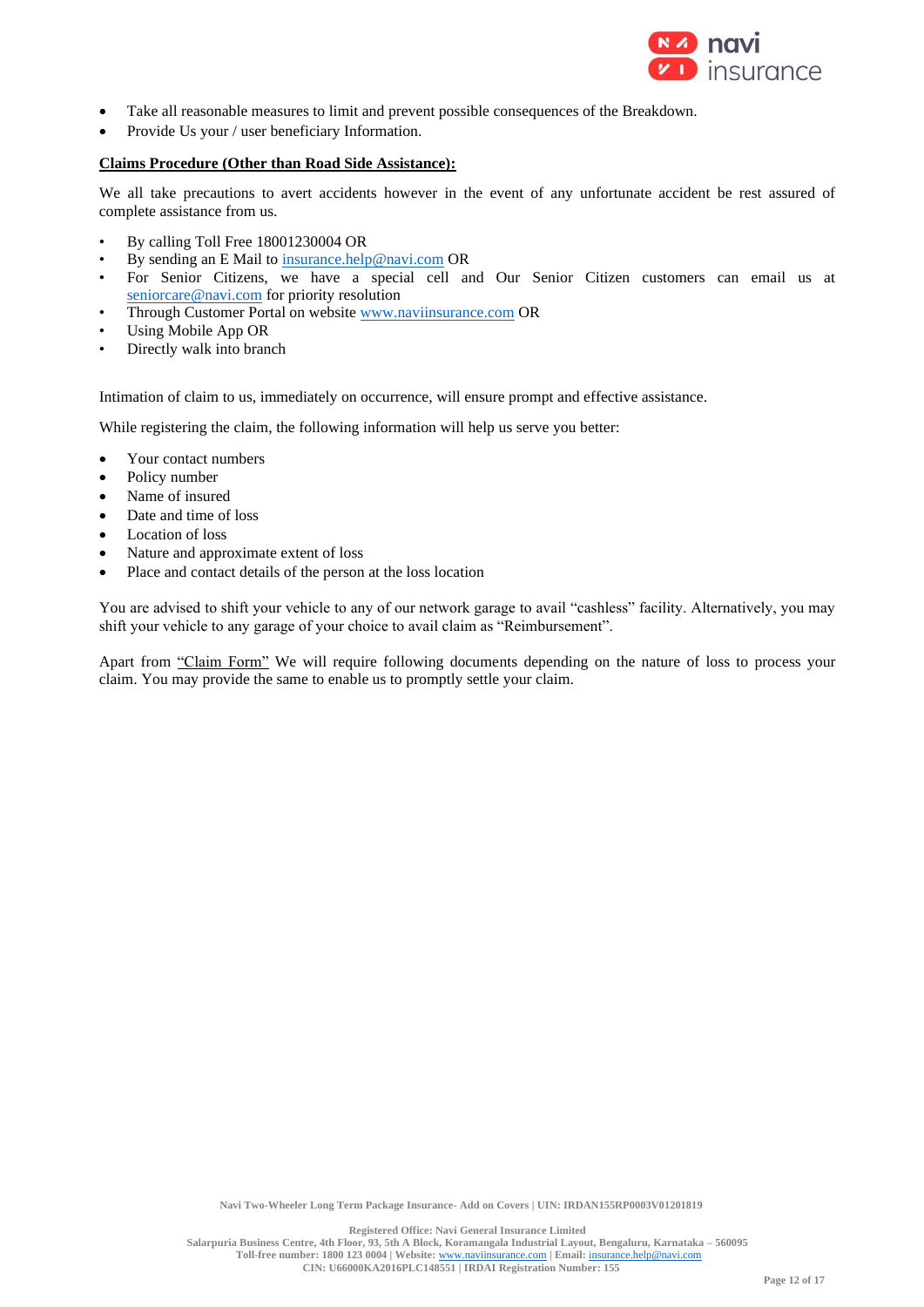

# **For Accident/Theft Claims**

- Proof of insurance Policy copy
- Copy of Registration Book, Tax Receipt [original for verification & return]
- Copy of Motor Driving License of the person driving the vehicle at the time of accident (original for verification)
- Police Panchanama /FIR (In case of Third Party property damage /Death / Body Injury)
- Estimate for repairs if available
- Repair Bills/Invoices and payment receipts after the job is completed

# **Additional documents for Theft Claims**

- Original Policy document
- Original Registration Book/Certificate and Tax Payment Receipt
- All the sets of keys/Service Booklet/Warranty Card/Original
- Purchase Invoice
- Police Panchanama/ FIR and Final Investigation Report/Non-Traceable Report.
- Acknowledged copy of letter addressed to RTO intimating theft and informing "NON-USE"
- Form 28, 29 and 30 signed by the you and Form 35 signed by the Financer/ transferred RC as applicable
- Letter of Subrogation
- NOC from the Financer if claim is to be paid to you

# **Documents for Hospitalisation Claims**

- Claim Form Duly Filled and Signed
- Original Discharge/Death Summary
- Operation Theatre Notes (if any)
- Original *Hospital* Main Bill along with break up Bill and original receipts
- Original investigation reports, X Ray, MRI, CT films, HPE
- Doctors Reference Slips for Investigations/Pharmacy
- Original Pharmacy Bills
- MLC/FIR Report/Post Mortem Report (if applicable and conducted).
- Details of the implants including the sticker indicating the type as well as invoice towards the cost of implant

# **Documents for Personal Accident Claims**

- Policy copy
- Certificate of from government hospital doctor confirming the nature and degree of disability
- Discharge summary of the treating hospital clearly indicating the Hospital Registration No.
- Diagnostic reports
- FIR / Panchanama– (if Notified to Police) Attested or Original
- Final Police Report- (if applicable)
- Death Certificate\*
- Post Mortem report\*
- Legal Heir certificate /nominee certificate\*

# **(Marked with \* are required only in death claims)**

The list of documents furnished herein below is illustrative but not exhaustive. We may request you to provide more documents depending upon the nature of loss and circumstances.

# **Grievance Redressal Procedure:**

At Navi General Insurance, we want your relationship with insurance to soar beyond what you've experienced yet. To

**Navi Two-Wheeler Long Term Package Insurance- Add on Covers | UIN: IRDAN155RP0003V01201819**

**Salarpuria Business Centre, 4th Floor, 93, 5th A Block, Koramangala Industrial Layout, Bengaluru, Karnataka – 560095**

**Toll-free number: 1800 123 0004 | Website:** [www.naviinsurance.com](http://www.naviinsurance.com/) **| Email:** [insurance.help@navi.com](mailto:insurance.help@navi.com)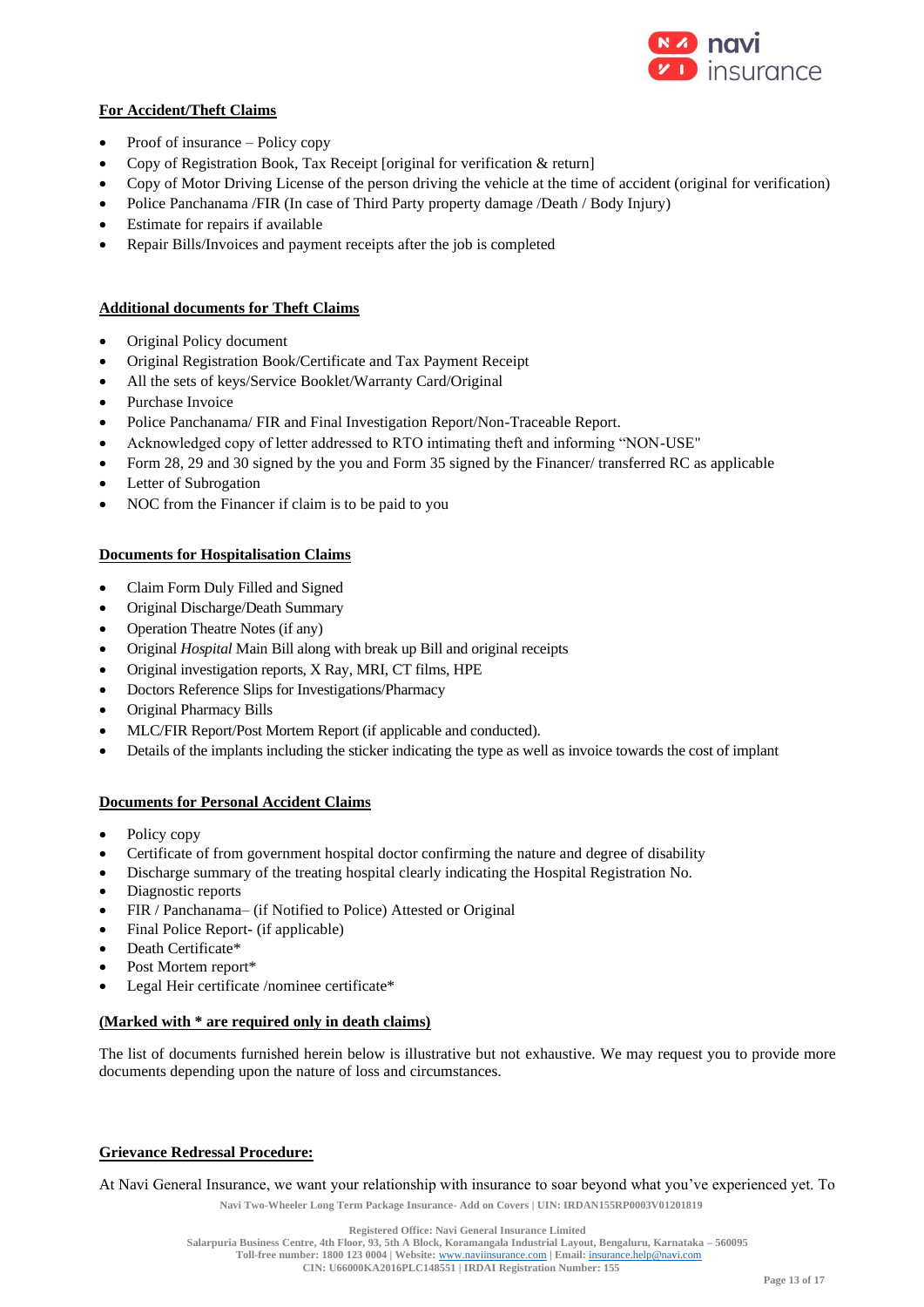

understand, appreciate, and enjoy insurance—we're here for you. You can connect with us on the following channels.

Call us on our Toll Free 1800 123 0004 for any queries that you may have!

- **a.** Call us on our Toll Free 1800 123 0004 (From 8 am to 8 pm) for any queries that you may have!
- **b.** Email your queries to **insurance**.help@navi.com.
- **c.** For Senior Citizens, we have a special cell and our Senior Citizen Customers can email us at [seniorcare@navi.com](mailto:seniorcare@navi.com) for priority resolution.
- d. Visit our website [www.naviinsurance.com.](http://www.naviinsurance.com/)
- **e.** Please walk into any of our branches or partner locations
- **f.** You can also dispatch your letters to us at: **Navi GeneralInsurance Limited** Corporate Office: Salarpuria Business Centre, 4th B Cross Road, 5th Block, Koramangala Industrial Layout, Bengaluru, Karnataka – 560095.

We request you to please mention your complete details: Full Name, Policy Number and Contact Details in all your communications, to enable our customer experience expert to connect with you and provide you with the quickest possible solution.

We'll make sure to acknowledge your service request within 3 working days—and try and resolve it to your satisfaction within 15 working days. That's a promise!

## **Escalation**

Level 1: While we attempt to give you best-in-class and prompt resolution for any concerns—sometimes it may not be perfect. If you felt that you weren't offered a perfect resolution, please feel free to share your feedback to our Customer Experience team at [Manager.CustomerExperience@navi.com.](mailto:Manager.CustomerExperience@navi.com)

Level 2: If you still are not happy about the resolution provided, then you may please write to our Head Customer Experience and Redressal Manager at [Head.CustomerExperience@navi.com](mailto:Head.CustomerExperience@navi.com)

Level 3: If you are not happy with the resolution, you may approach IRDAI by calling on the Toll-Free no. 155255 (or) **1800 4254 732.** You can also register an online complaint on the websit[e http://igms.irda.gov.in.](http://igms.irda.gov.in/)

If your concern remains unresolved till one month from the date of registering your complaint, you may please approach the Insurance Ombudsman for redressal. To know who your Insurance Ombudsman is, simply refer to the Ombudsman list overleaf.

Contact details of Insurance Ombudsman are available at our website [www.naviinsurance.com](http://www.naviinsurance.com/)

OMBUDSMAN AND ADDRESSES: Refer the below link:<http://ecoi.co.in/ombudsman.html>

# **NAMES OF OMBUDSMAN AND ADDRESSES OF OMBUDSMAN CENTRES**

**S. No. Contact Details Jurisdiction of Office**

**Navi Two-Wheeler Long Term Package Insurance- Add on Covers | UIN: IRDAN155RP0003V01201819**

**Registered Office: Navi General Insurance Limited**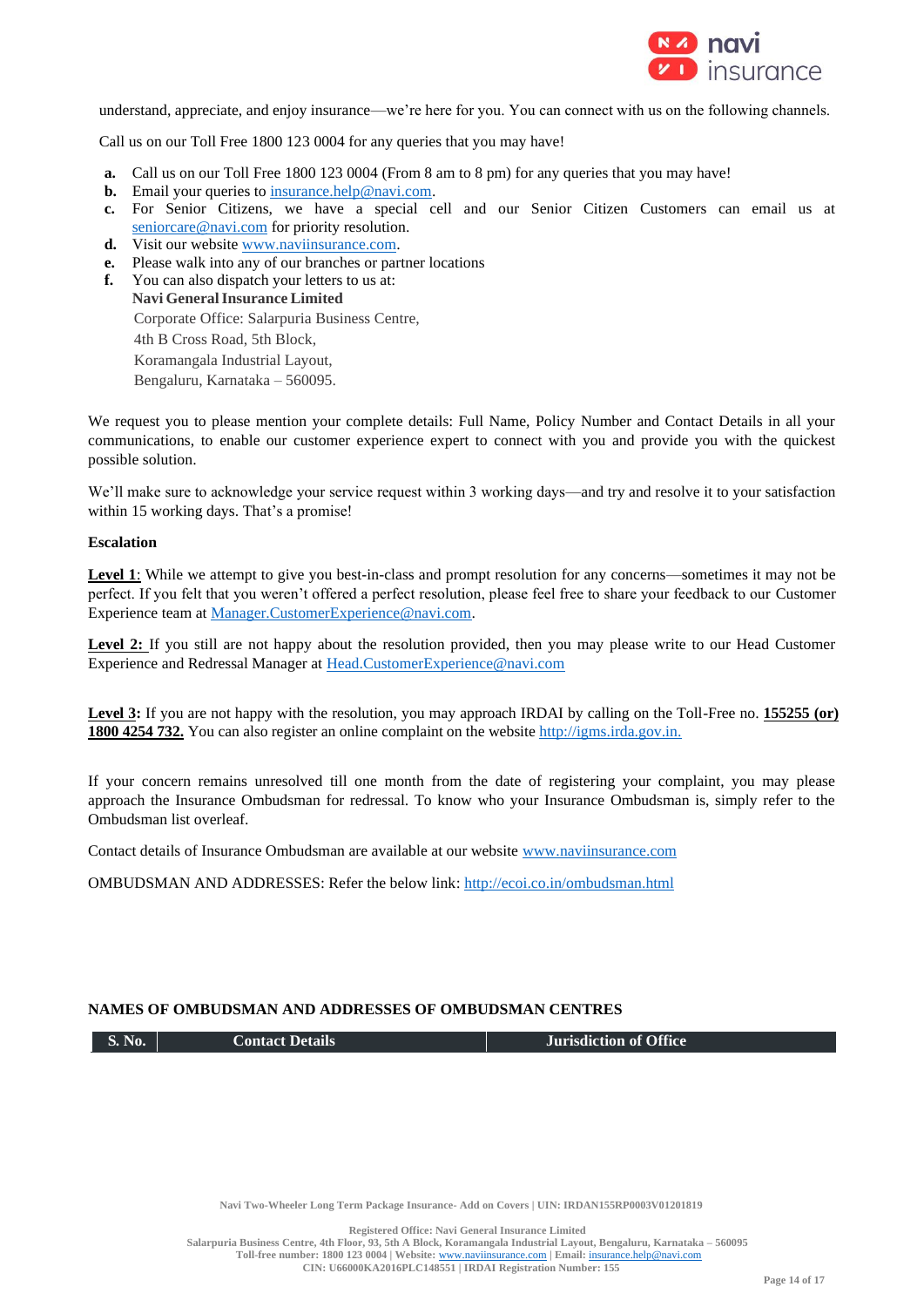

| 1.               | <b>AHMEDABAD</b>                         |                                                   |
|------------------|------------------------------------------|---------------------------------------------------|
|                  | Office of the Insurance Ombudsman,       | State of Gujarat and Union Territories of Dadra & |
|                  | Jeevan Prakash Building, 6th Floor,      | Nagar Haveli and Daman and Diu                    |
|                  | Tilak Marg, Relief Road,                 |                                                   |
|                  | Ahmedabad - 380 001.                     |                                                   |
|                  | Tel.: 079 - 25501201/02/05/06            |                                                   |
|                  | Email: bimalokpal.ahmedabad@ecoi.co.in   |                                                   |
|                  |                                          |                                                   |
|                  |                                          |                                                   |
| 2.               | <b>BENGALURU</b>                         |                                                   |
|                  | Office of the Insurance Ombudsman,       | Karnataka                                         |
|                  | Jeevan Soudha Building,                  |                                                   |
|                  | PID No. 57-27-N-19,                      |                                                   |
|                  | Ground Floor, 19/19, 24th Main Road,     |                                                   |
|                  | JP Nagar, 1st Phase,                     |                                                   |
|                  | Bengaluru - 560 078.                     |                                                   |
|                  | Tel.: 080 - 26652048 / 26652049          |                                                   |
|                  | Email: bimalokpal.bengaluru@ecoi.co.in   |                                                   |
|                  |                                          |                                                   |
|                  |                                          |                                                   |
| 3.               | <b>BHOPAL</b>                            |                                                   |
|                  | Office of the Insurance Ombudsman,       | States of Madhya Pradesh and Chattisgarh          |
|                  | Janak Vihar Complex, 2nd Floor,          |                                                   |
|                  | 6, Malviya Nagar, Opp. Airtel Office,    |                                                   |
|                  | Near New Market, Bhopal - 462 003.       |                                                   |
|                  | Tel.: 0755 - 2769201 / 2769202           |                                                   |
|                  | Fax: 0755 - 2769203                      |                                                   |
|                  | Email: bimalokpal.bhopal@ecoi.co.in      |                                                   |
|                  |                                          |                                                   |
| $\overline{4}$ . | <b>BHUBANESHWAR</b>                      |                                                   |
|                  | Officeof the Insurance Ombudsman,        | <b>State of Orissa</b>                            |
|                  | 62, Forest Park, Bhubneshwar - 751 009.  |                                                   |
|                  | Tel.: 0674 - 2596461 / 2596455           |                                                   |
|                  | Fax: 0674 - 2596429                      |                                                   |
|                  | Email: bimalokpal.bhubaneswar@ecoi.co.in |                                                   |
|                  |                                          |                                                   |
| 5.               | <b>CHANDIGARH</b>                        |                                                   |
|                  |                                          | States of Punjab, Haryana, Himachal Pradesh,      |
|                  | Office of the Insurance Ombudsman,       |                                                   |
|                  | S.C.O. No. 101, 102 & 103, 2nd Floor,    | Jammu & Kashmir and Union territory of            |
|                  | Batra Building, Sector 17 - D,           | Chandigarh                                        |
|                  | Chandigarh - 160 017.                    |                                                   |
|                  | Tel.: 0172 - 2706196 / 2706468           |                                                   |
|                  | Fax: 0172 - 2708274                      |                                                   |
|                  | Email: bimalokpal.chandigarh@ecoi.co.in  |                                                   |
|                  |                                          |                                                   |
| 6.               | <b>CHENNAI</b>                           |                                                   |
|                  | Office of the Insurance Ombudsman,       | State of Tamil Nadu and Union Territories -       |
|                  | Fatima Akhtar Court, 4th Floor, 453,     | Pondicherry Town and Karaikal (which are part of  |
|                  | Anna Salai, Teynampet,                   | Union Territory of Pondicherry)                   |
|                  | Chennai - 600 018.                       |                                                   |
|                  | Tel.: 044 - 24333668 / 24335284          |                                                   |
|                  | Fax: 044 - 24333664                      |                                                   |
|                  | Email: bimalokpal.chennai@ecoi.co.in     |                                                   |
|                  |                                          |                                                   |

**Navi Two-Wheeler Long Term Package Insurance- Add on Covers | UIN: IRDAN155RP0003V01201819**

**Registered Office: Navi General Insurance Limited**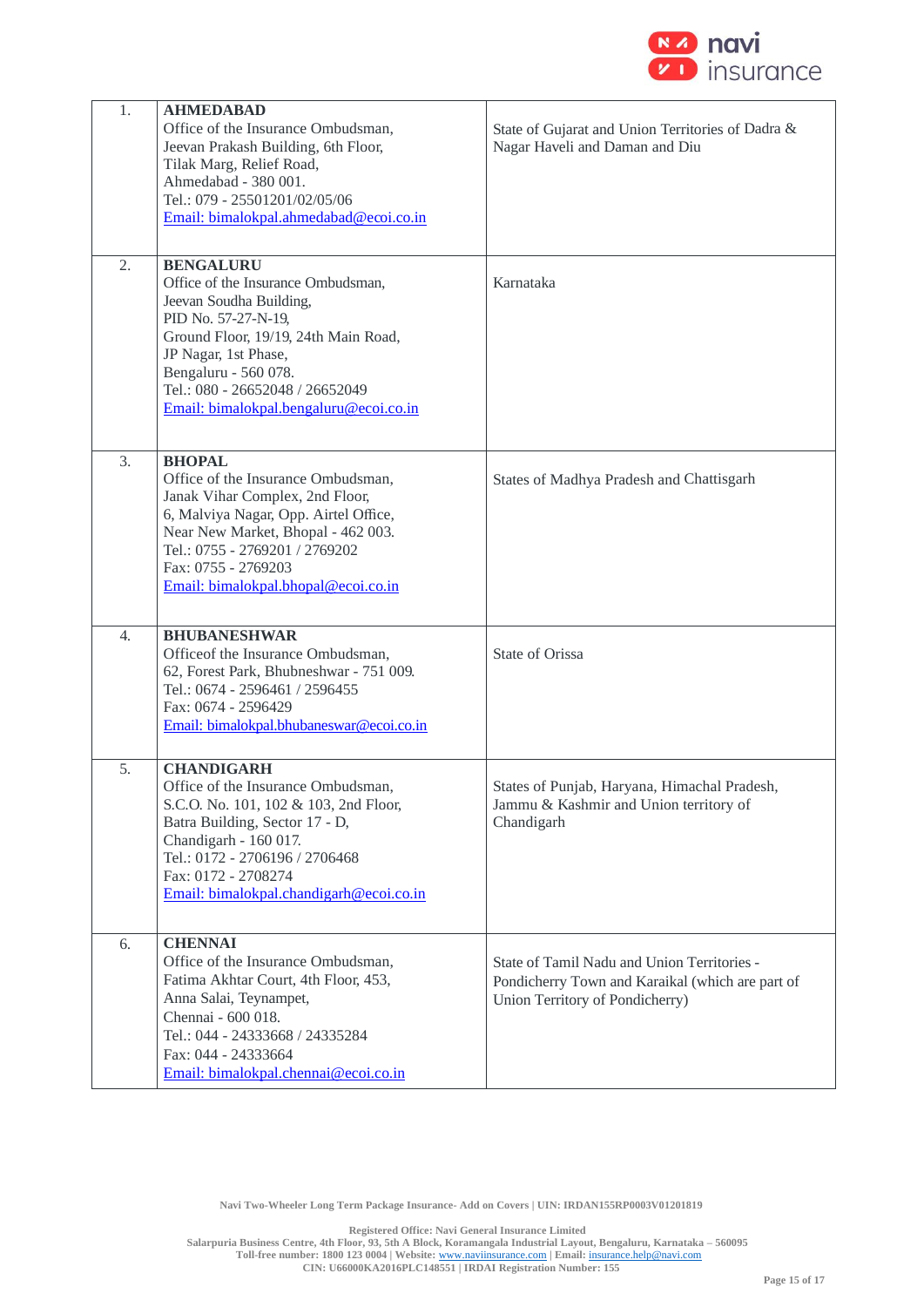

| 7.  | <b>DELHI</b><br>Office of the Insurance Ombudsman,<br>2/2 A, Universal Insurance Building,<br>Asaf Ali Road, New Delhi - 110 002.<br>Tel.: 011 - 23232481 / 23213504<br>Fax: 011 - 23230858<br>Email: bimalokpal.delhi@ecoi.co.in                                                           | State of Delhi                                                                                                        |
|-----|---------------------------------------------------------------------------------------------------------------------------------------------------------------------------------------------------------------------------------------------------------------------------------------------|-----------------------------------------------------------------------------------------------------------------------|
| 8.  | <b>GUWAHATI</b><br>Office of the Insurance Ombudsman,<br>Jeevan Nivesh, 5th Floor,<br>Nr. Panbazar Over Bridge, S.S. Road,<br>Guwahati - 781001 (ASSAM).<br>Tel.: 0361 - 2132204 / 2132205<br>Fax: 0361 - 2732937<br>Email: bimalokpal.guwahati@ecoi.co.in                                  | States of Assam, Meghalaya, Manipur, Mizoram,<br>Arunachal Pradesh, Nagaland and Tripura                              |
| 9.  | <b>HYDERABAD</b><br>Office of the Insurance Ombudsman,<br>6-2-46, 1st floor, "Moin Court",<br>Lane Opp. Saleem Function Palace,<br>A. C. Guards, Lakdi-Ka-Pool,<br>Hyderabad - 500 004.<br>Tel.: 040 - 65504123 / 23312122<br>Fax: 040 - 23376599<br>Email: bimalokpal.hyderabad@ecoi.co.in | States of Andhra Pradesh, Telangana and Union<br>Territory of Yanam - a part of the Union Territory of<br>Pondicherry |
| 10. | <b>JAIPUR</b><br>Office of the Insurance Ombudsman,<br>Jeevan Nidhi - II Bldg., Gr. Floor,<br>Bhawani Singh Marg, Jaipur - 302 005.<br>Tel.: 0141 - 2740363<br>Email: bimalokpal.jaipur@ecoi.co.in                                                                                          | State of Rajasthan                                                                                                    |
| 11. | <b>ERNAKULAM</b><br>Office of the Insurance Ombudsman,<br>2nd Floor, Pulinat Bldg.,<br>Opp. Cochin Shipyard, M. G. Road,<br>Ernakulam - 682 015.<br>Tel.: 0484 - 2358759 / 2359338<br>Fax: 0484 - 2359336<br>Email: bimalokpal.ernakulam@ecoi.co.in                                         | Kerala, Lakshadweep, Mahe-a part of Pondicherry                                                                       |
| 12. | <b>KOLKATA</b><br>Office of the Insurance Ombudsman,<br>Hindustan Bldg. Annexe, 4th Floor,<br>4, C.R. Avenue, Kolkata - 700 072.<br>Tel.: 033 - 22124339 / 22124340<br>Fax: 033 - 22124341<br>Email: bimalokpal.kolkata@ecoi.co.in                                                          | States of West Bengal, Sikkim and Union Territories<br>of Andaman and Nicobar Islands                                 |

**Navi Two-Wheeler Long Term Package Insurance- Add on Covers | UIN: IRDAN155RP0003V01201819**

**Registered Office: Navi General Insurance Limited**